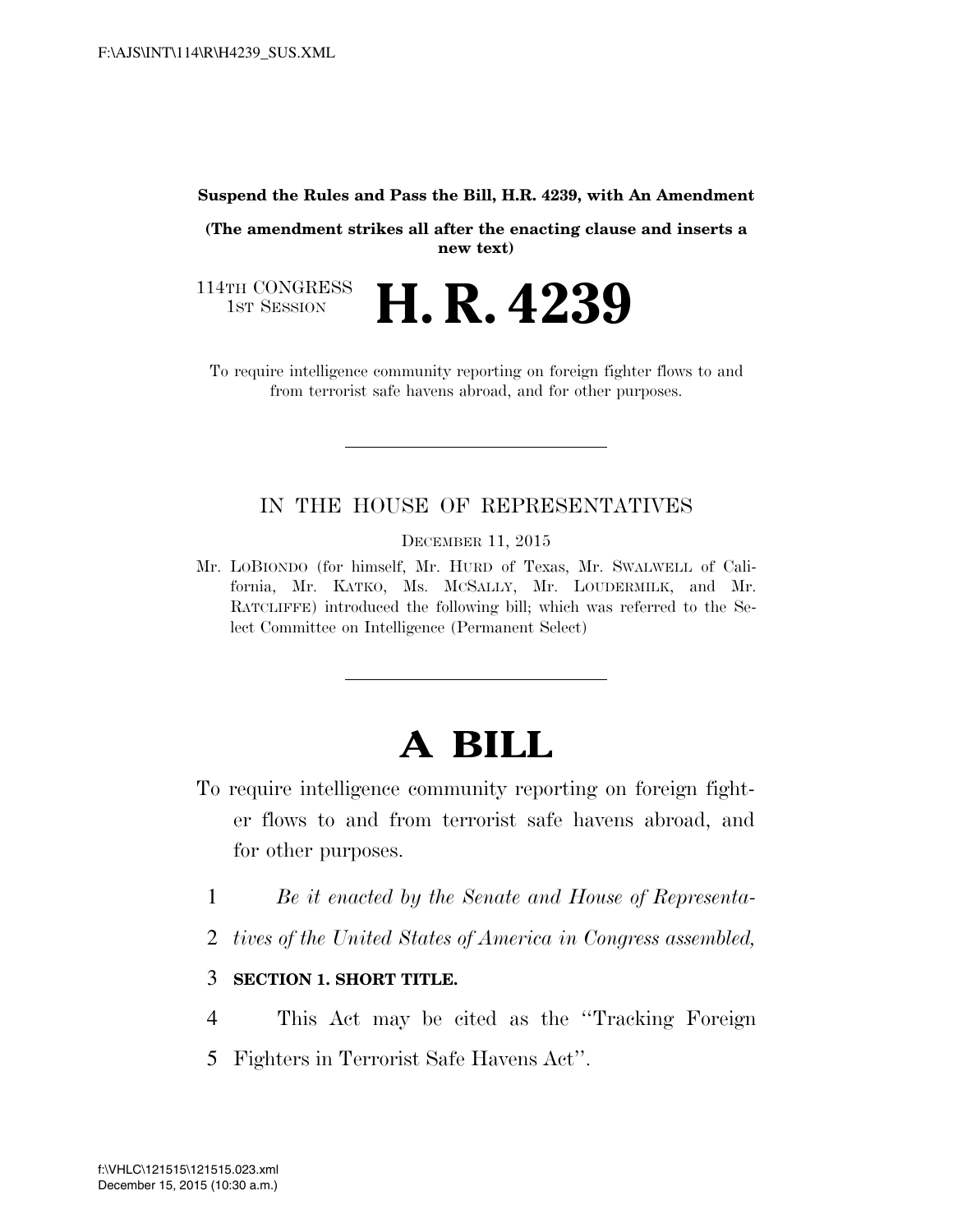$\mathfrak{D}$ 

## **SEC. 2. INTELLIGENCE COMMUNITY REPORTING TO CON-GRESS ON FOREIGN FIGHTER FLOWS.**

 (a) REPORTS REQUIRED.—Not later than 60 days after the date of the enactment of this Act, and every 180 days thereafter, the Director of National Intelligence, con- sistent with the protection of intelligence sources and methods, shall submit to the appropriate congressional committees a report on foreign fighter flows to and from terrorist safe havens abroad.

 (b) CONTENTS.—Each report submitted under sub- section (a) shall include, with respect to each terrorist safe haven, the following:

 (1) The total number of foreign fighters who have traveled or are suspected of having traveled to the terrorist safe haven since 2011, including the countries of origin of such foreign fighters.

 (2) The total number of United States citizens present in the terrorist safe haven.

 (3) The total number of foreign fighters who have left the terrorist safe haven or whose where-abouts are unknown.

 (c) FORM.—The reports submitted under subsection (a) may be submitted in classified form. If such a report is submitted in classified form, such report shall also in-clude an unclassified summary.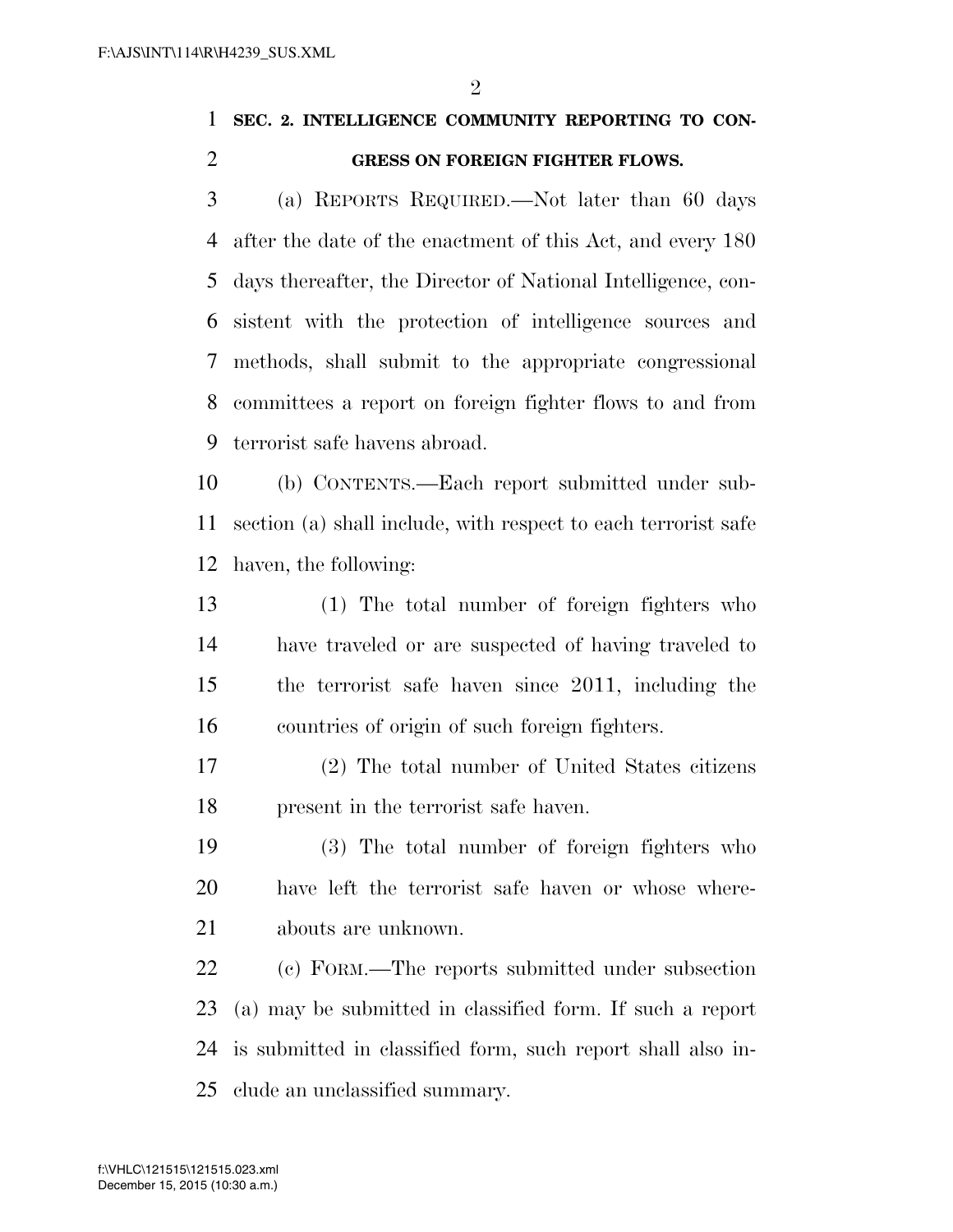| $\mathbf{1}$   | (d) SUNSET.—The requirement to submit reports            |
|----------------|----------------------------------------------------------|
| 2              | under subsection (a) shall terminate on the date that is |
| 3              | two years after the date of the enactment of this Act.   |
| $\overline{4}$ | (e) APPROPRIATE CONGRESSIONAL COMMITTEES DE-             |
| 5              | FINED.—In this section, the term "appropriate congres-   |
| 6              | sional committees" means—                                |
| 7              | $(1)$ in the Senate—                                     |
| 8              | (A) the Committee on Armed Services;                     |
| 9              | (B) the Select Committee on Intelligence;                |
| 10             | (C) the Committee on the Judiciary;                      |
| 11             | (D) the Committee on Homeland Security                   |
| 12             | and Governmental Affairs;                                |
| 13             | (E) the Committee on Banking, Housing,                   |
| 14             | and Urban Affairs;                                       |
| 15             | (F) the Committee on Foreign Relations;                  |
| 16             | and                                                      |
| 17             | (G) the Committee on Appropriations; and                 |
| 18             | $(2)$ in the House of Representatives                    |
| 19             | (A) the Committee on Armed Services;                     |
| 20             | (B) the Permanent Select Committee on                    |
| 21             | Intelligence;                                            |
| 22             | (C) the Committee on the Judiciary;                      |
| 23             | (D) the Committee on Homeland Security;                  |
| 24             | (E) the Committee on Financial Services;                 |
| 25             | (F) the Committee on Foreign Affairs; and                |